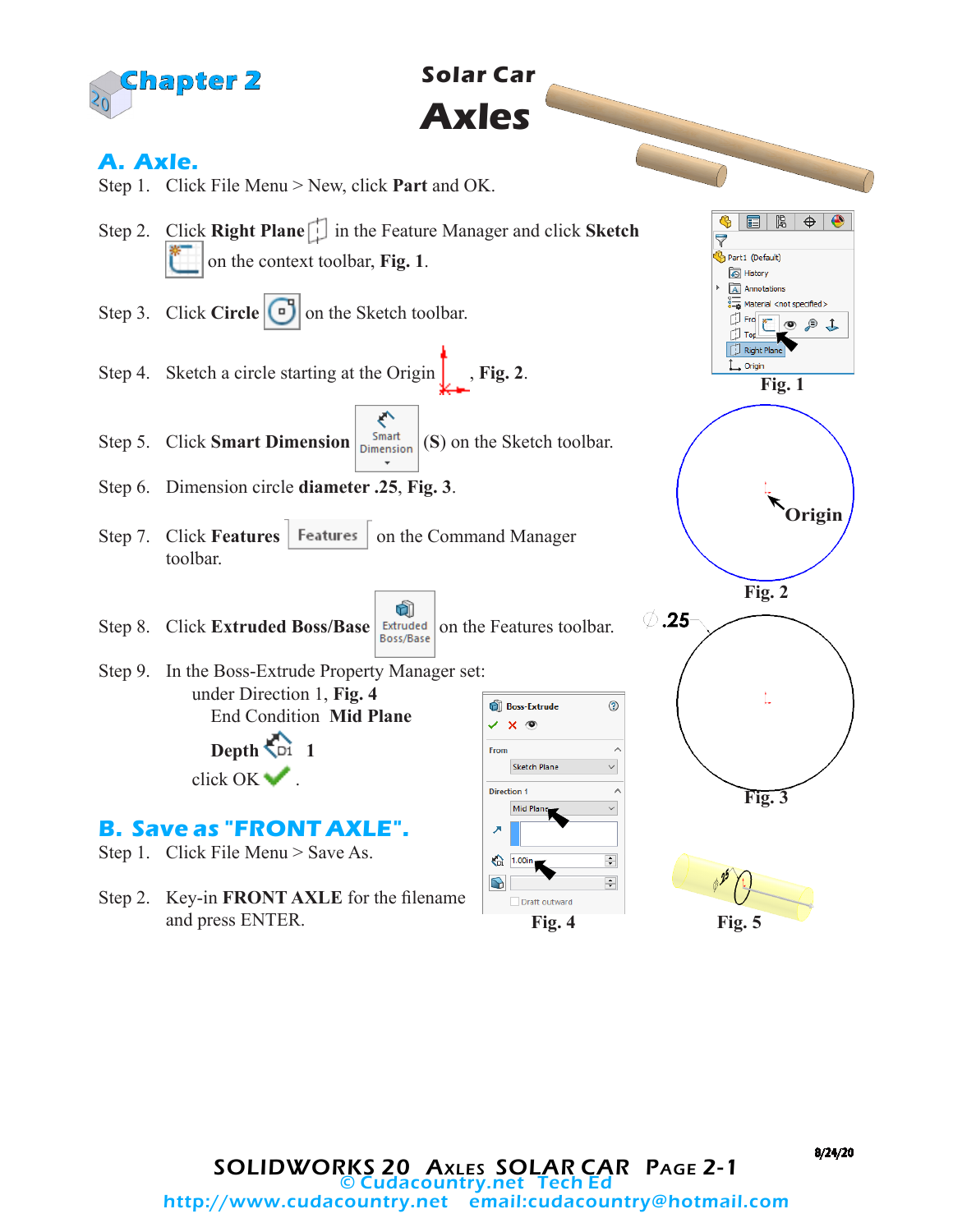#### **C. Mate References.**

- $\overline{\nabla}$ Step 1. Click **Right Plane** in the Feature Manager to FRONT AXLE (Default) select Plane, **Fig. 6**. Annotations Solid Bodies(1)
- Reference Step 2. Click **Reference Geometry Geometry** on the Features toolbar and **Mate Reference** from the menu.
- Step 3. In the Mate Reference Manager: under Primary Reference Entity, **Fig. 7**

set **Mate Reference Type Coincident**

ิผิ

 under Secondary Reference Entity click in Entity box  $\mathbb{C}$  and click **cylindrical face of Axle**, **Fig. 8** click OK .

#### **D. Material Maple.**

- Step 1. **Right click Material**  $\overline{\bullet}$  in the Feature Manager and click **Edit Material**, **Fig. 9**.
- Step 2. Expand **Woods** (click ) in the material tree and click **Maple**, **Fig. 10**. Click **Apply** and **Close**.

| Search              |                                             | Properties<br>O       |                                                               |         |     |                    | Appearance CrossHatch Custom Application Data Favorites Shi 1 1                      |                            |   |
|---------------------|---------------------------------------------|-----------------------|---------------------------------------------------------------|---------|-----|--------------------|--------------------------------------------------------------------------------------|----------------------------|---|
| 信<br><b>Fig. 11</b> | SOLIDWORKS DIN Materials ^                  |                       | <b>Material properties</b><br>to a custom library to edit it. |         |     |                    | Materials in the default library can not be edited. You must first copy the material |                            |   |
| 恒<br>$\checkmark$   | <b>SOLIDWORKS Materials</b>                 |                       | Model Type:<br>Linear Elastic Isotropic                       |         |     |                    |                                                                                      | Save model type in library |   |
|                     | Steel<br>信                                  |                       | Units:<br>$SI - N/m^2 (Pa)$                                   |         |     |                    | $\checkmark$                                                                         |                            |   |
|                     | Iron<br>$\overline{\mathbf{s}}$             |                       | Woods                                                         |         |     |                    |                                                                                      |                            |   |
|                     | <b>Aluminium Alloys</b><br>启                |                       | Category:                                                     |         |     |                    |                                                                                      |                            |   |
|                     | <b>Copper Alloys</b><br>三                   | Name:                 |                                                               | Maple   |     |                    |                                                                                      |                            |   |
|                     | <b>Titanium Alloys</b><br>三                 | Source:               |                                                               |         |     |                    |                                                                                      |                            |   |
|                     | <b>Zinc Alloys</b><br>陌                     |                       | Sustainability:                                               | Defined |     |                    |                                                                                      |                            |   |
|                     | <b>Other Alloys</b><br>$\overline{\bullet}$ |                       |                                                               |         |     |                    |                                                                                      |                            |   |
|                     | <b>Plastics</b><br>眉                        | Property              |                                                               |         |     | Value Units        |                                                                                      |                            | ^ |
|                     | <b>Other Metals</b><br>盲                    |                       | <b>Elastic Modulus</b>                                        |         |     | $N/m^2$            |                                                                                      |                            |   |
|                     | <b>Other Non-metals</b><br>三                |                       | <b>Poisson's Ratio</b>                                        |         |     | N/A                |                                                                                      |                            |   |
|                     | <b>Generic Glass Fibers</b><br>三            |                       | <b>Shear Modulus</b>                                          |         |     | $N/m^2$            |                                                                                      |                            |   |
| $\checkmark$        | Woods<br>眉                                  |                       | <b>Mass Density</b>                                           |         | 490 | kg/m^3             |                                                                                      |                            |   |
|                     | ៖≡<br>Balsa                                 |                       | <b>Tensile Strength</b>                                       |         |     | $N/m^2$            |                                                                                      |                            |   |
|                     | ៖≡<br>Beech                                 | <b>Yield Strenath</b> | Compressive Strength                                          |         |     | $N/m^2$<br>$N/m^2$ |                                                                                      |                            |   |
|                     | ≋<br>Cedar                                  |                       | <b>Thermal Expansion Coefficient</b>                          |         |     | /K                 |                                                                                      |                            |   |
|                     | § Mahogany                                  |                       | <b>Thermal Conductivity</b>                                   |         |     | $W/(m \cdot K)$    |                                                                                      |                            | v |
|                     | $\frac{2}{3}$ Maple                         |                       |                                                               |         |     |                    |                                                                                      |                            |   |

**Fig. 6**

Material <not specified>

Front Plane

Top Plane Right Plane

**Boss-Extrude1** 

L Origin

 $\mathbb{B} \mid \oplus$ 

 $\bullet$ 

**D**III Mate Reference

 $\times$   $\times$ 

Ø. Coinciden

진 Any

W. Default

진 Any **Tertiary Reference Entity** 

진 Any

目降

FRONT AXLE (Default)  $\triangleright$   $\overline{A}$  Annotations Solid Bodies(1)  $\frac{8}{3-9}$  Material <not specified>  $\Box$  Front Plane

Top Plane

Right Plane

MateReferences

Boss-Extrude1

L Origin

 $\bigoplus$ 

 $\bullet$ 

 $rac{1}{2}$  Edit Material

Configure Mate

**Manage Favorites** 

Plain Carbon Steel

Cast Alloy Steel

8 I D. Default

**Reference Name** 

Default

**Primary Reference Entity** 

**Secondary Reference Entity**  $\mathbb{F}$  | Face<1>

**Right Plane** 

⊙

 $\lambda$ 

í

 $\mathbb{G}$ 目

**Face**

**Fig. 8 Fig. 7**

 $\mathbb{G}$ 

 $\triangledown$ 

 $\frac{d}{d}$ **Fig.** 9

SOLIDWORKS 20 Axles SOLAR CAR Page 2-2